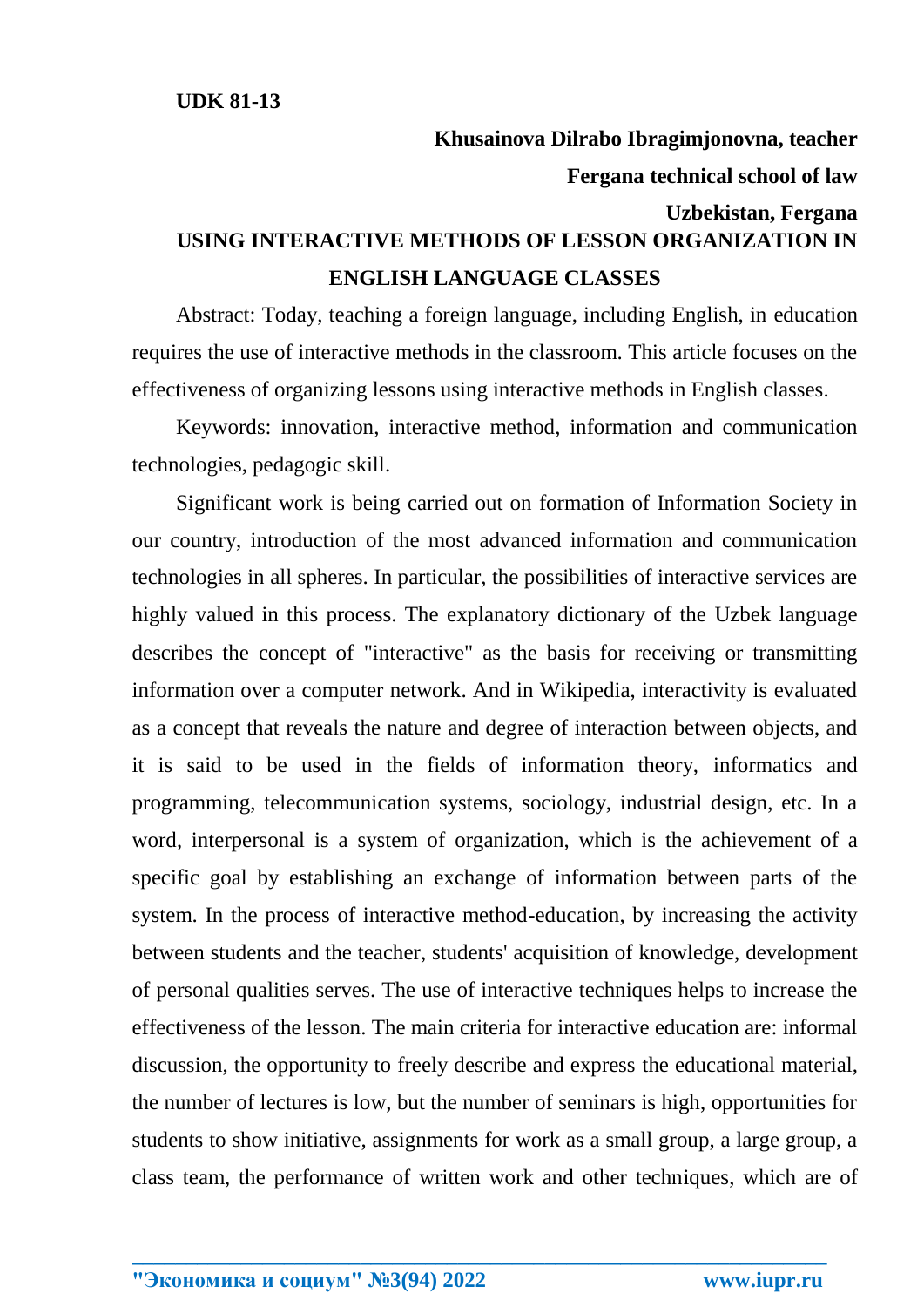particular importance Currently, one of the main directions in the field of improving educational methods is the introduction of interactive methods of education and training. All science teachers are increasingly using interactive methods in the course of their lessons. As a result of the use of interactive methods, the skills of students to think independently, analyze, draw conclusions, describe their own opinion, be able to protect it on its basis, be able to lead a healthy dialogue, discussion, discussion are formed and developed. In the process of interactive education, the lesson is based on the interaction of students. Interactive is derived from the English word interactive, which means "interactive", that is, Inter - it means "interaction", "ICT" - action, impact, activity. Interphalicity, this is the activity of two people, that is, in the process of teaching and learning takes place in the form of a conversation, in the form of dialogue (computer communication) or on the basis of interaction of teacher-students. Interpersonaloccurs in conversations of mutual activity, action, impressiveness, pupil-teacher, pupil-pupil (subject-subject).

The main goal of interactive techniques is to create an environment that is most conducive to the process of reading, creating an atmosphere for the active, free, creative thinking of the reader, the realization of his needs, interests, internal opportunities. Such lessons are so late that in the process not only any reader will be able to express clearly the thoughts that heard, read, seen, not overlooked. The process of mutual exchange of views takes place. In children, enthusiasm for knowledge, interest increases, mutual friendly relations are formed.

In the methodology of teaching a foreign language, modern interactive methods were developed by scientists and proved to be more effective than traditional methods. Interactive techniques significantly increase the cognitive potential of the learning process compared to traditional techniques. Because, in interactive techniques, the student himself freely thinks independently, acts as a partner with the teacher. When teaching a foreign language through modern technologies, the learner himself plans the course process, is engaged in the basis of the curriculum he has set, selects the teaching methods in cooperation with the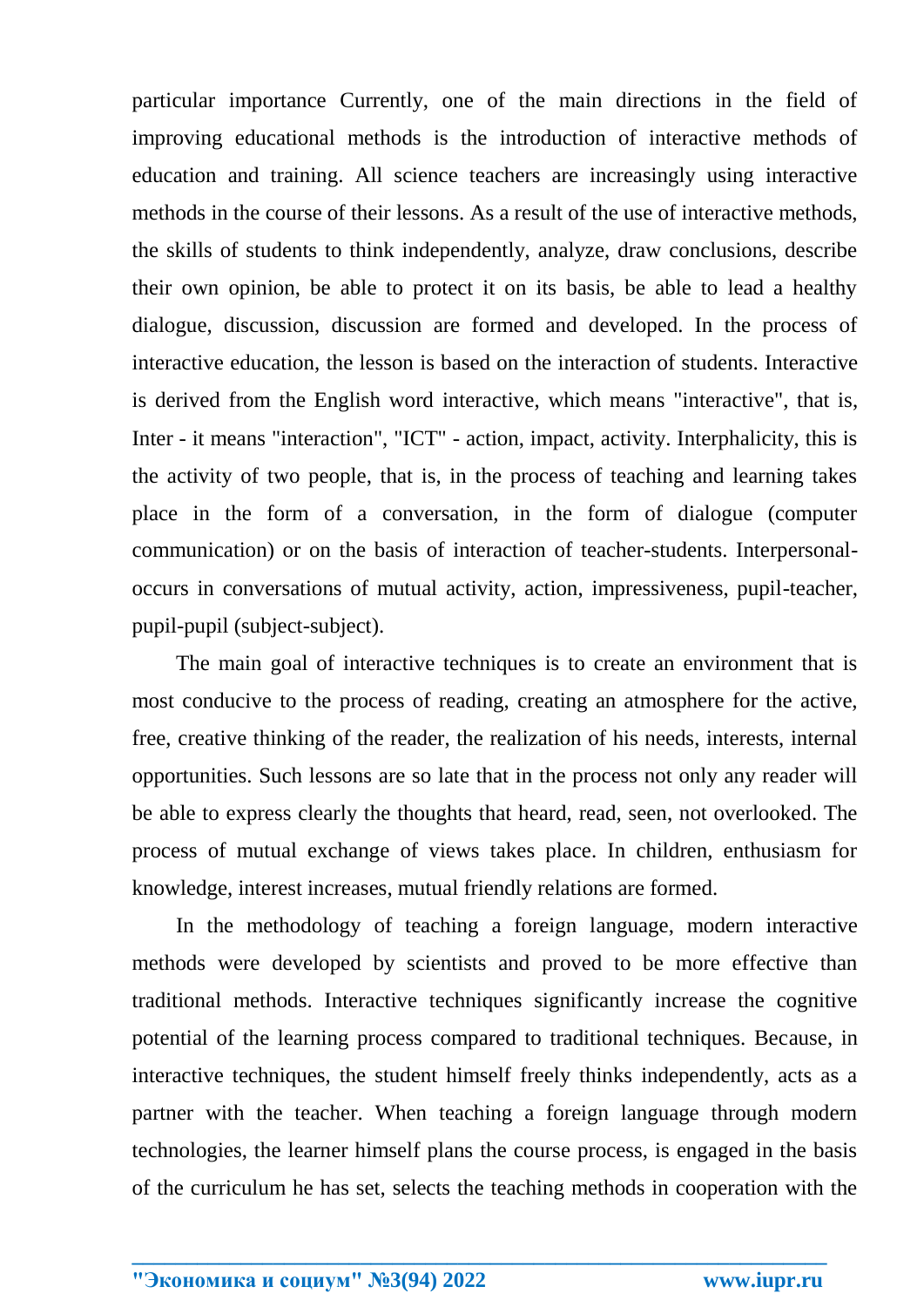learner and the teacher, participates in the discussion of teaching material. In this, students help each other. The phrase "interactive" methods in the field of education is widely used in pedagogical literature at the end of the XX and beginning of the XXI century. We can see by trying to reveal the essence of this phrase. inter is used in the sense of extreme. Interactive means an extremely active method of education. This group of methods of effective influence in the fast term ensures independent thinking in students, assimilating creativity in them and interest in the essence of the subject. From traditional methods such as interactive methods of teaching, explanation, instruction and the use of tools, its effectiveness is high, which is an important factor in the formation of students as an individual, increasing their private abilities, ensuring their creative independence. We can see the differences between interactive education and traditional education in the following:

1. When teaching subjects in the curriculum, it is necessary to take into account on which subjects it is desirable to organize interactive lessons. In this provides for the use of interactive or traditional types of training, which will ensure the complete achievement of the goal of training on each topic.

2. For an interactive session to be effective, it is essential to ensure that students know the basic concepts and information on its subject prior to the new session.

3. It is necessary to take into account that in an interactive session, a lot of time is spent on independent work of students than in a traditional session.

It should be noted that since ancient times the methods of interactive education in Uzbekistan have been supported in such forms as discussion, discussion, discussion, discussion, analysis, consultation, readings in the dialogue between teachers and students and students in the educational process. These methods served the students to grow into independent thinking, perfect people by cultivating their speech, thinking, reasoning, mind, talent, intelligence.

Now it is known that in the course of interactive training, mainly interactive methods are used. In the future, it is desirable that these methods grow to a certain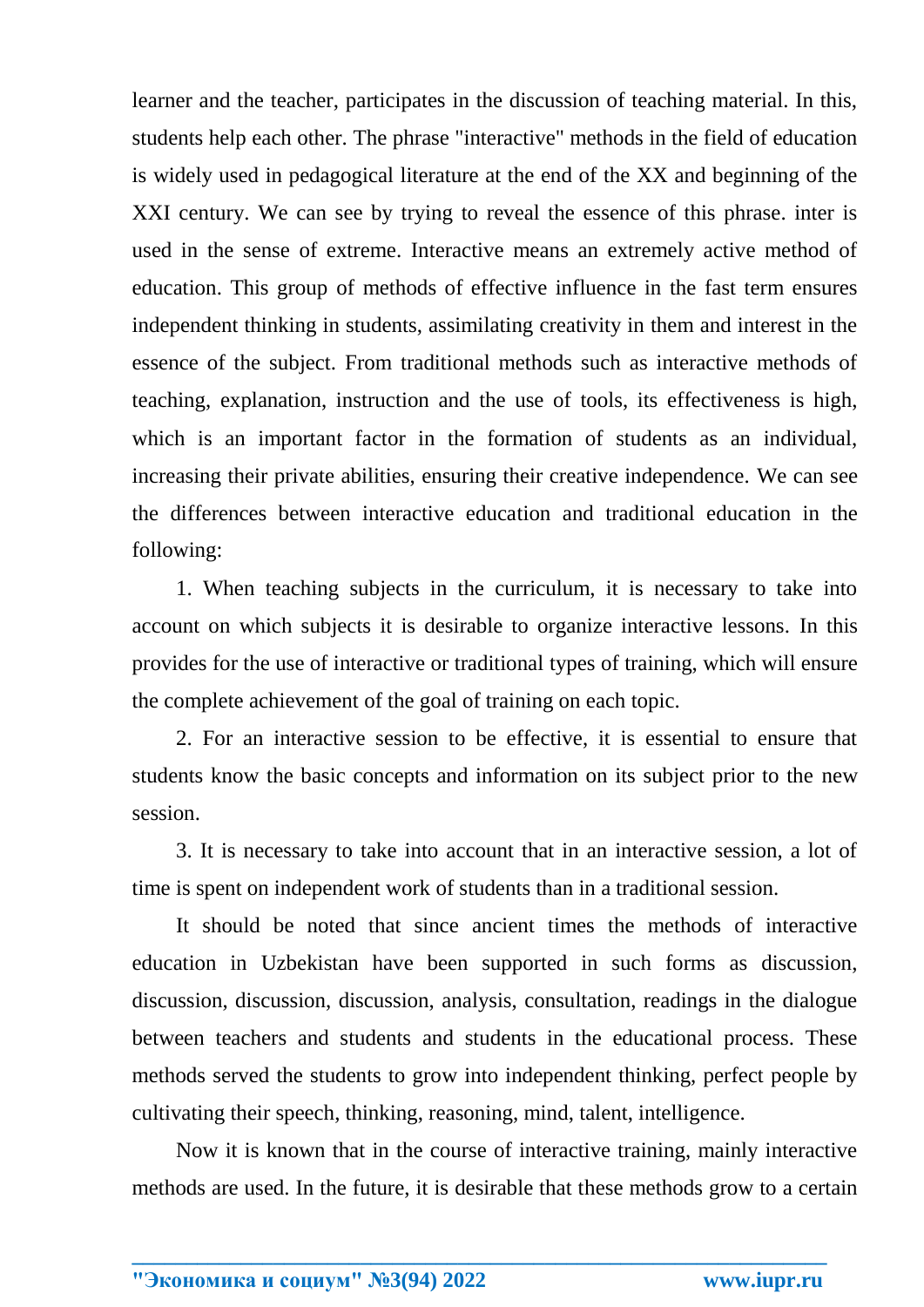extent in interactive technology. This interactive method, as well as the difference between the concepts of technology, in our opinion, can be described in this way. Interactive learning method is carried out by each teacher at the level of available tools and their own possibilities. In this assimilates each reader in different levels according to their own motivations and intellectual level.

Interactive learning technology-ensures that each teacher conducts a lesson that all students master as intended. In this, each student has his own motivation and level of motivation to master the training at the pre-planned level. Based on the study of some experiments on the practical application of interactive exercises, we can show some factors that affects the quality and effectiveness of these exercises. They can be conditionally called organizational-pedagogical, scientific-methodical and factors related to the teacher, students, educational means. We must assume that they have a positive or negative effect in their essence.

There are a lot of types of interactive lessons, they are selected according to the characteristics of the subject of the lesson, as well as the intended goals and are appropriately prepared. In order to participate in the interactive session, specific requirements are placed on the students ' readiness, which includes the acquisition of the necessary knowledge for active participation in the training, readiness for communication, work in interaction, independent thinking, skills to freely express and defend one's opinion, etc. Productive use of time in training is a necessary condition. With interactive techniques, there are specific differences between traditional methods of learning, each teacher should be able to compare these differences, take into account their advantages and disadvantages in relation to each other when choosing the methods for planning and conducting the lesson. In this provides for the correct selection of interactive or other techniques that are most suitable for training on each subject, taking into account the peculiarities of each subject in the field of giving new knowledge, the formation, development, strengthening of skills, repetition of knowledge, practical application and teaching science. To the use of selected techniques of stretching will ensure that the training will be interesting and effective. The current stage of development of educational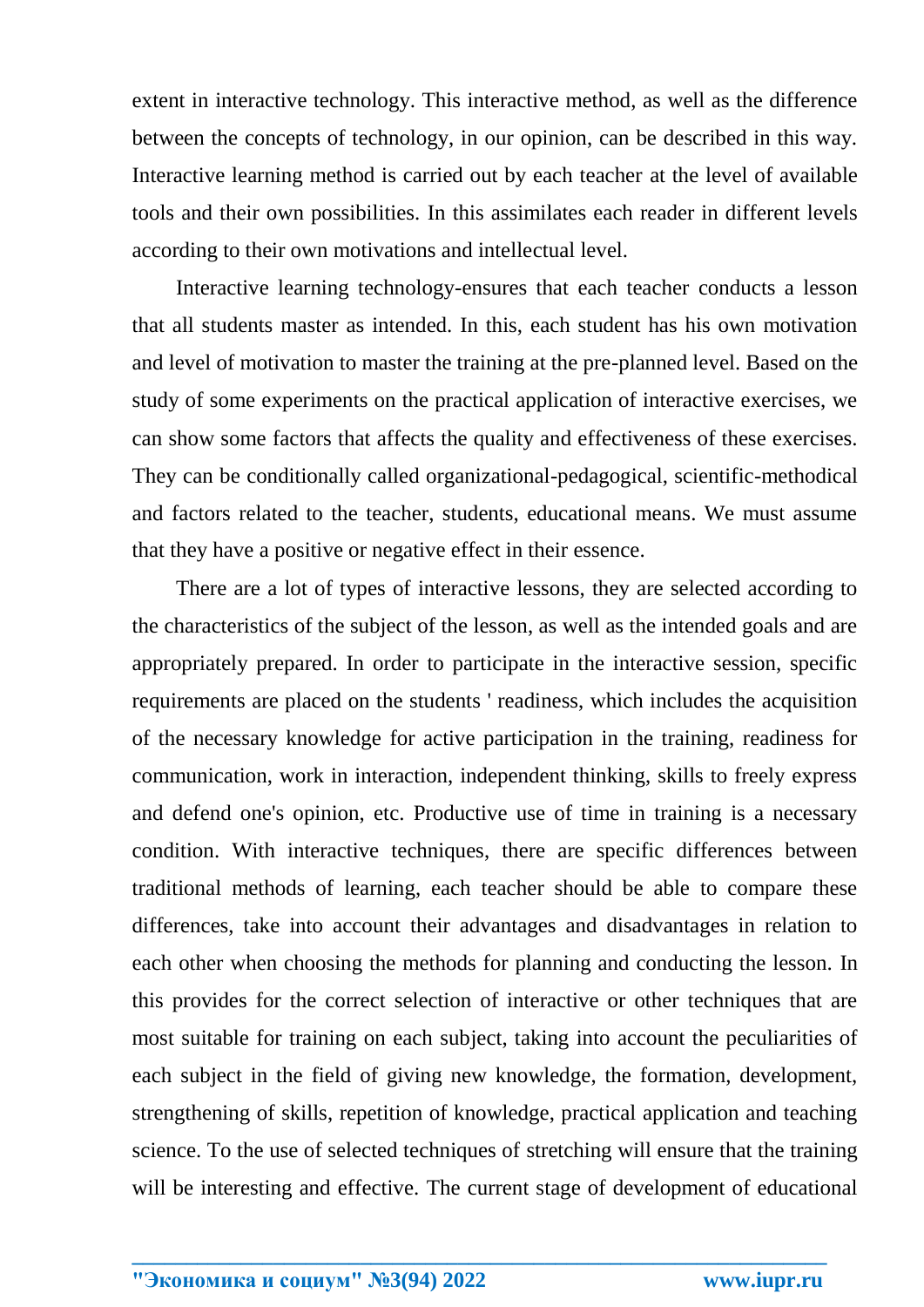technology is characterized by the wide application of interactive lesson methods in the educational process. The uniformity in the teaching technology used for many years, the teacher hegemony in the educational process, the attempt to present the subject to the student even to an acceptable level without making the subject ready, excessive observation from the teacher reduced the activity of the students, began to hinder the formation of creative thinking skills in them.

Therefore, the attempt to apply interactive lesson methods, which not only teach the student to the educational process, but also teach him to read, to acquire knowledge, is intensified. In conclusion, the teacher who aims to ensure the effectiveness of the lesson, achieves its goal only when he skillfully uses the interactive lesson methods in his place.

## References:

1. Farxodjonova N. F. Modernization Of Uzbek Language And National-Spiritual Heritage In National Culture". The American Journal of Social Science and Education //Innovations. – 2021. – T. 3. – №. 01. – С. 585.

2. Isroilovich I. M. et al. PHILOSOPHICAL IDEAS AND VIEWS OF NATIONAL CULTURE IN THE CONDITION OF GLOBALIZATION //PalArch's Journal of Archaeology of Egypt/Egyptology. – 2020. – T. 17. –  $\mathbb{N}_2$ . 7. – С. 14289-14295.

3. Numonjonov S. D. Innovative methods of professional training //ISJ Theoretical & Applied Science, 01 (81). – 2020. – С. 747-750.

4. qizi Farxodjonova N. F. et al. SCIENTIFIC RESULTS OBTAINED ON THE TOPIC" MODERNIZATION AND INTEGRATION OF NATIONAL CULTURE IN THE CONTEXT OF GLOBALIZATION" //Scientific Bulletin of Namangan State University. – 2020. – T. 2. – №. 9. – C. 137-144.

5. Ergashev I., Farxodjonova N. Integration of national culture in the process of globalization //Journal of Critical Reviews.  $-2020$ .  $-\mathrm{T}$ . 7.  $-\mathrm{Ne}$ . 2.  $-\mathrm{C}$ . 477-479.

6. Gaziyeva M., Jonridova S. ON THE CONTENT STRUCTURE OF THE TEXT// International Scientific Journal ISJ Theoretical & Applied Science Philadelphia, USA. – 2021. Volume – 104. Issue – 12. December 30. P. 487-490